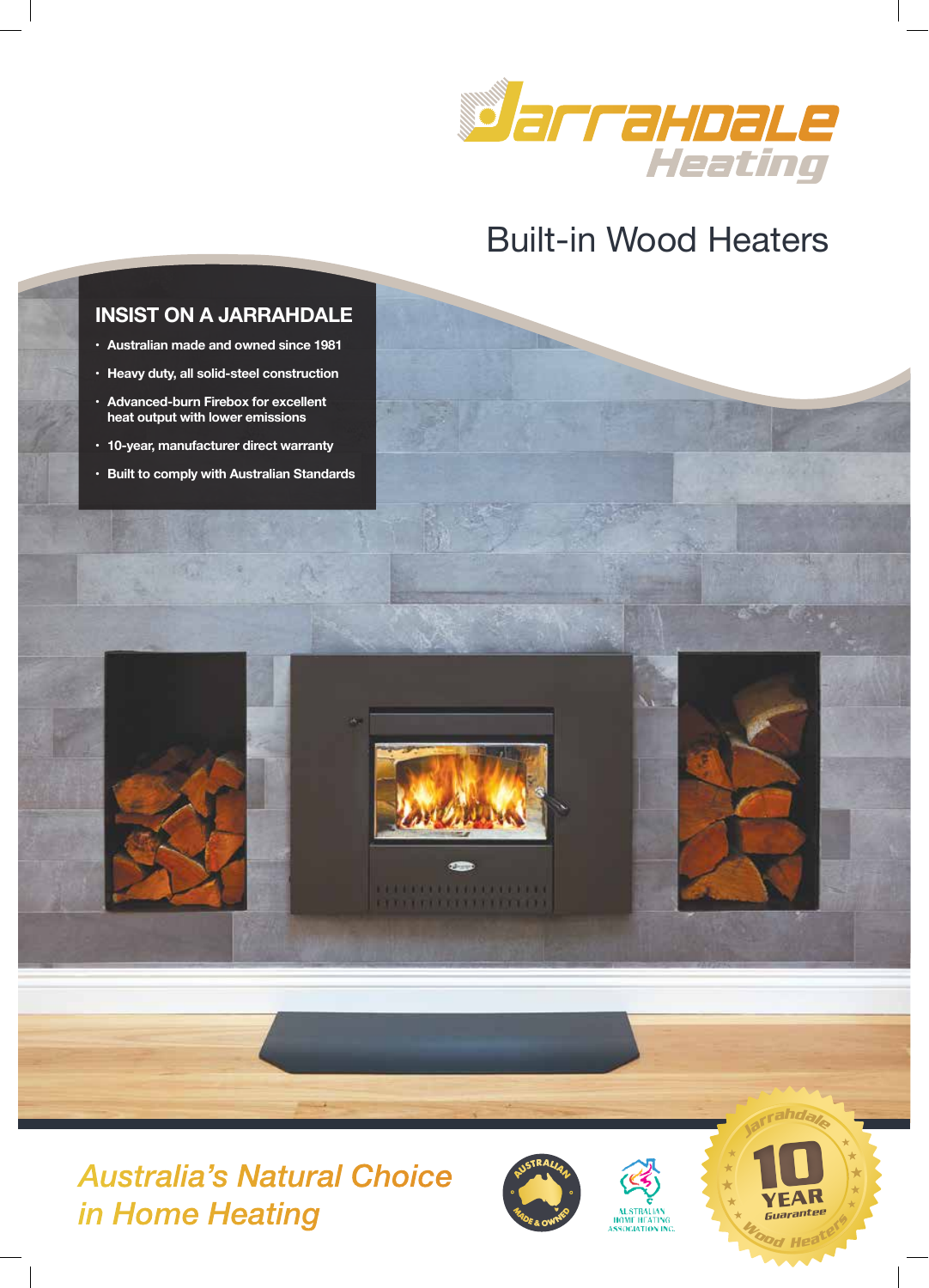# **Convection** Wood Heaters

*Convection Wood Heaters create heat by circulating warm*  air around the room. As warm air rises from the firebox, *cooler air is drawn-in. This in turn is warmed by the stove and rises to follow in a continuous cycle.* 

A Convection Wood Heater provides evenly distributed, *comfortable warmth throughout the home. All Jarrahdale*  **Built-In Wood Heaters offer reliable warmth through** *convection heating.*

### **RHAPSODY BUILT-IN**



**Firebox Size (mm):** 590 W x 600 H x 330 D **Fascia Sizes (mm):** 790 W x 710 H or *990 W x 810 H*<br>*Heating Area: Up to 185sq/m* **Heating Area:** Up to 185sq/m<sup>\*</sup><br>**Firebox Capacity:** Logs up to 450n **-PYLIV\_ \*HWHJP[`!** *Logs up to 450mm* **Weight: Features:** *Two-speed Fan* 

The Rhapsody Built-In is perfect for offering evenly distributed warmth in small to medium sized homes, such as a large 3-bedroom or small 4-bedroom house. It is available in a choice of two fascia sizes, allowing you to select the size that best suits the scale of your fireplace area and home.

Better still, since all of our built-In wood heaters are locally manufactured and made-to-order, Jarrahdale Heating can customise your heater to ensure a precise fit.

#### **CONVECTOR BUILT-IN**



**Firebox Size (mm):** 650 W x 600 H x 450 D **Fascia Size (mm):** 990 W x 750 H<br>**Heating Area:** Up to 232sq/m  $Up$  to 232sq/m<sup>\*</sup> **Firebox Capacity:** Logs up to 450mm<br>**Weight:** 113kg **Weight:**<br>Features: **-LH[\YLZ!** *Two-speed Fan*

Our latest integrated wood heater design is the Convector Built-In. Designed with a one-piece, linear fascia and discreet, flush fittings it offers a sleek and minimalistic appearance to suit contemporary homes. Yet don't be deceived by its unpretentious appearance - this wood heater boasts impressive heating abilities, warming areas of up to 232sq/m, thanks to its over-sized firebox, large firebox opening and 2-speed fan.

#### **INNOVATOR BUILT-IN**



**Firebox Size (mm):** 715 W x 600 H x 330 D **Fascia Sizes (mm):** 920 W x 710 H or  *1120 W x 810 H* 

**-PYLIV\_ \*HWHJP[`!** *Logs up to 530mm*

|                                   | 11 L V V V A U I V I I |
|-----------------------------------|------------------------|
| <b>Heating Area:</b>              | Up to 232sq/m*         |
| Firebox Capacity: Logs up to 530n |                        |
| Weight:                           | 152ka                  |
| <b>Features:</b>                  | Two-speed Fan          |
|                                   |                        |

A striking wood heater featuring a wide, rectangular firebox and large glass door, offering entrancing views of the roaring fire. Heating up to 232sq/m it is an ideal option for a medium-sized family home.

The Innovator Built-In features a twospeed fan for even heat distribution and is available in a choice of two fascia sizes, allowing you to select the size that best suits the scale of your fireplace area and home.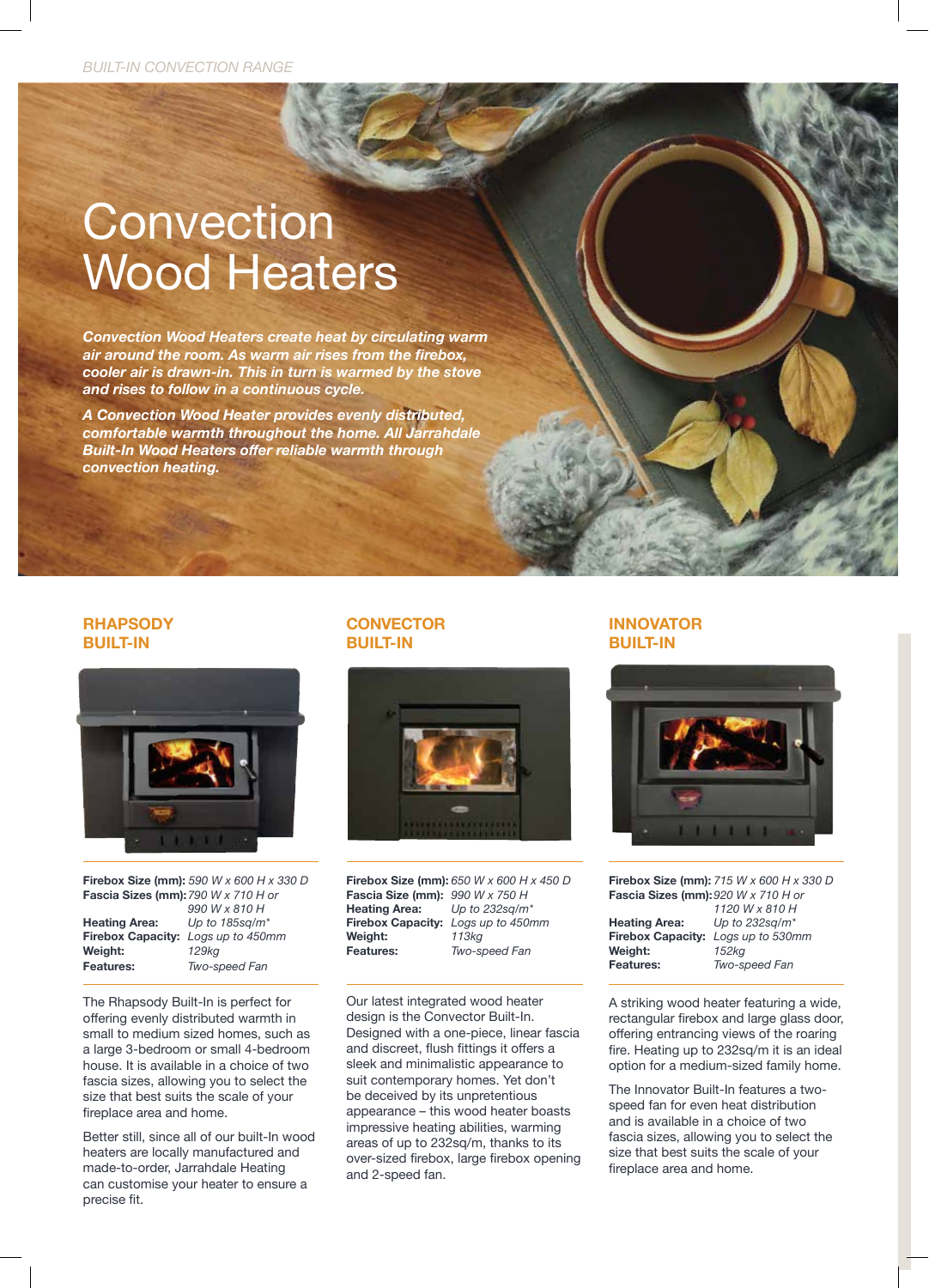**JUMBO BUILT-IN** 



**Firebox Size (mm):** 715 W x 600 H x 450 D **Fascia Sizes (mm):**920 W x 710 H or

| <b>Heating Area:</b>   |
|------------------------|
| <b>Firebox Capacit</b> |
| Weight:                |
| Features:              |

 *1120 W x 810 H*  **/LH[PUN (YLH!** *Up to 280sq/m\** **-PYLIV\_ \*HWHJP[`!** *Logs up to 580mm* **>LPNO[!** *175kg* **-LH[\YLZ!** *Two-speed Fan*

The Jumbo Built-in offers excellent heating even in large, open plan areas or homes with several rooms. It features a two-speed fan for even heat distribution and offers a grand appearance with a wide, rectangular firebox and large glass door.

The Jumbo Built-In is available in a choice of two fascia sizes, allowing you to select the size that best suits the scale of your fireplace area and home.

## **COUNTRYMAN BUILT-IN**



**Firebox Size (mm):** 750 W x 650 H x 450 D<br>**Facia Size (mm):** 930 W x 800 H **Facia Size (mm): Heating Area:** Up to 300 sq/m<sup>\*</sup> Firebox Capacity: Logs up to 530mm **>LPNO[!** *220kg*

The Countryman built-in is an impressive and grand wood heater offering a longer burn time and superior heat output thanks to its over-sized firebox, designed to fit larger logs. The fascia includes an extended glass viewing pane for inviting views of the fire. The Countryman is the perfect wood heater for a large residence, open-plan living areas and homes featuring high ceilings or a mezzanine floor.

#### **CLYDESDALE BUILT-IN**



**Firebox Size (mm):** 850 W x 650 H x 450 D<br>**Facia Size (mm):** 1030 W x 800 H **Facia Size (mm):**<br>Heating Area:  $Up$  to 350 sq/m<sup>\*</sup> **Firebox Capacity:** Logs up to 630mm **>LPNO[!** *250kg*

The Clydesdale is our latest and greatest wood heater, unrivalled for burn time and heat output. Designed with large residences and large, open-plan living areas in mind, this grand heater can warm areas up to 350 sq/m with long lasting, permeating heat. The Clydesdale features a modern, linear design and wide glass viewing pane.

#### **SURFACE FINISHES**

Jarrahdale Built-In Wood Heaters are available in a range of four attractive surface finishes. Every heater is heat-painted onsite at our manufacturing facility using Stove Bright® high temperature paint. This ensures our heaters maintain brilliant colour, even in excessive heat.



#### **COMMON CUSTOMISATIONS**

#### **Flue Placement**

Move the standard flue centre forward or back, to line-up with your existing chimney centre.

#### **Facia Size**

If the standard fascia size are not ideal for your existing fireplace opening, we can manufacture a custom-fascia to fit.

#### **Fan Power Cord**

Position the fan power cord to suit the location of the closest power point. The fan power cord can protrude from the left or the right side of the heater and can be extended to avoid using extension leads.

#### **Chimney Cover**

If our standard chimney cover is too small, we can manufacture the correct size to suit your home.

*\*The heating area published is an approximate, designed to serve as a guide only and is based on 2.4-metre-high ceilings.*